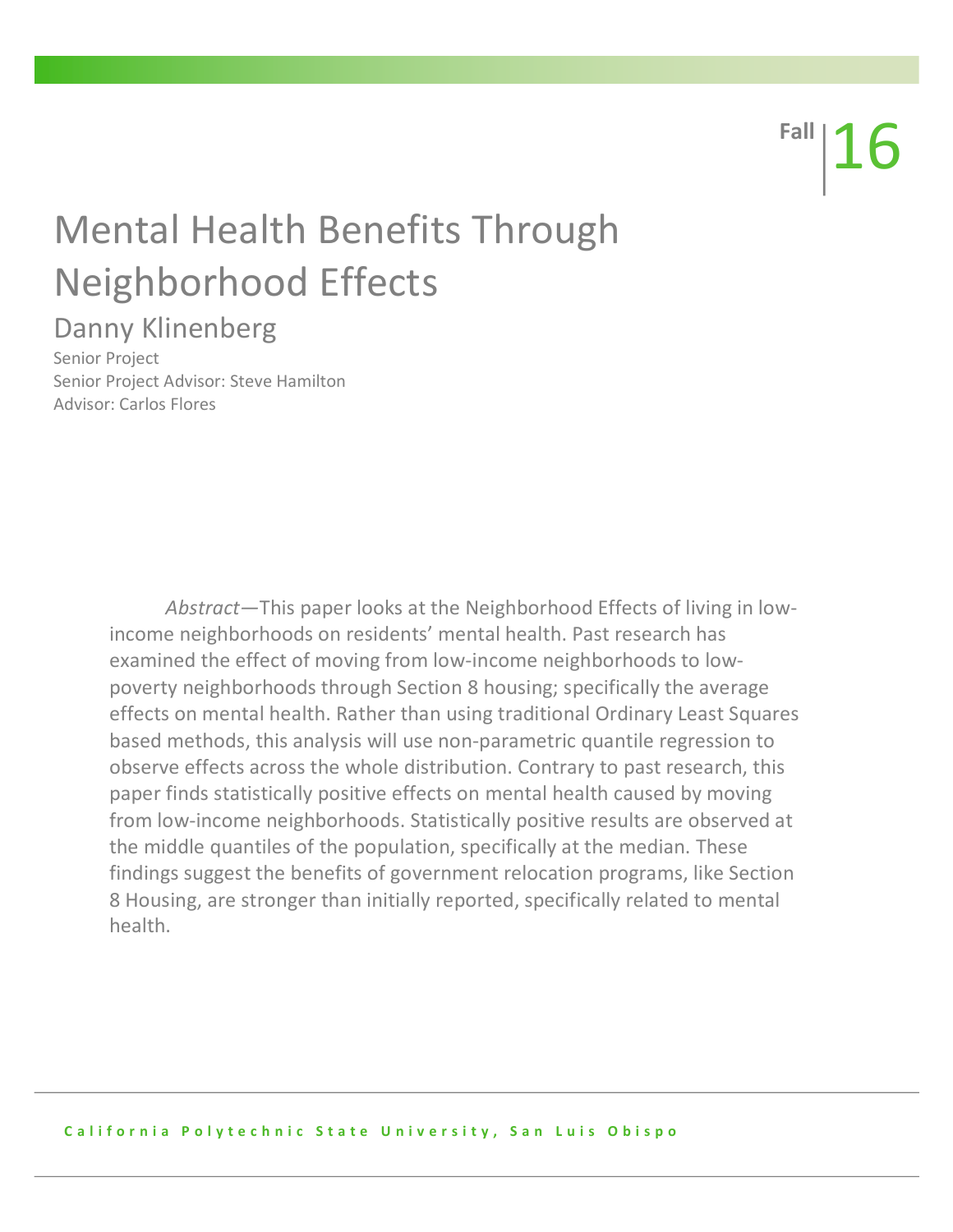#### **I. Introduction**

The causal effects of environment have been a focus of study within the economic community since the popularization of the socio-economic segregated communities. These segregated communities led to sub-cultures developing within urban environments. The effects of these phenomena are often referred to as neighborhood effects.

Neighborhood effects can be classified as a form of externalities. Certain results occur from those that surround us. On a personal level, surrounding one's self with a group of individuals who enjoy exercising will eventually lead to more exercise in one's life. Following this simple example, the neighborhood effect can be applied to entire neighborhoods and communities.

This idea has become popular in better understanding the effects of low-income areas on the development of residents. A major issue in analyzing these effects is differentiating between the influence of the individual and family as opposed to the neighborhood itself, especially in urban communities. Estimates show urban residents have a 21% increased risk of developing anxiety and 39% increased risk in mood disorders compared to residents of rural areas (Peen et al. 2010). In addition, the U.S. Census Bureau reported poverty was twice as prevalent in urban areas compared to suburban locations. The Bureau also reported that urban schools had larger enrollments, on average, than suburban and rural schools in both elementary and secondary schools. The teachers also had fewer resources at their disposal and less control over the curriculum. In contrast, community norms in low-poverty areas tend to encourage stronger work ethics and are less accepting of welfare than high-poverty urban areas.

Many factors affect the neighborhood individuals grow up in (e.g. parent's education, family income, race, immigration status) that confound with overall development later in life. If

1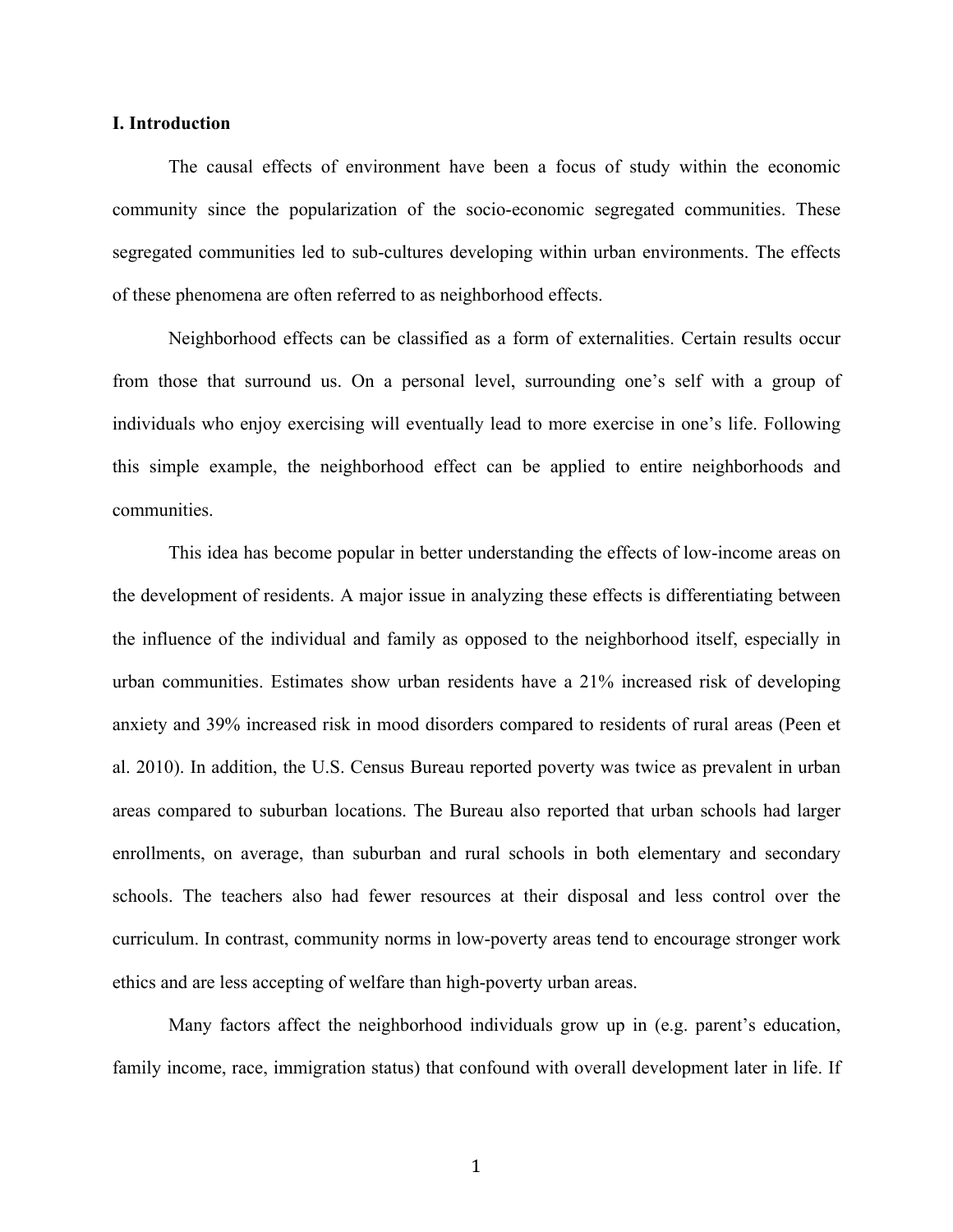one were to observe the residents in high-poverty neighborhoods later in life, it would be impossible to separate the effects of the neighborhood from that of other confounders. To isolate the neighborhood effects, the gold standard is to eliminate confounding variables through a randomized experiment. With this in mind, the Department of Housing and Urban Development (HUD) began a social experiment to test this hypothesis: Moving to Opportunity (MTO).

The purpose of this research is to test the neighborhood effects on mental health using data collected from MTO. This paper will attempt to reject the null hypothesis that neighborhood effects associated with living in low-income neighborhoods have no effects on the mental health of residents and conclude a causal effect between neighborhood effects and mental health. This will be done by analyzing a mental health index. It will further contribute to the current body of knowledge by analyzing quantile effects, a method not previously used in this body of literature.

The rest of the paper is organized as follows. Section 2 briefly covers past literature related to MTO and mental health. Section 3 discusses the data and methodology used in the study, including the components of the variable of interest. Section 4 establishes the model and tests the assumptions. Section 5 analyzes the effects of exposure to the treatment group across various subgroups. Section 6 concludes with a summary of the results, discussion of possible study design issues, and implications of the paper.

#### **II. Literature Review**

The goal of MTO was to evaluate the neighborhood effects on the economic and social outcomes of disadvantaged families in the United States. From 1994-1998, housing authorities in 5 cities (New York, Boston, Baltimore, Los Angeles, and Chicago) worked with local nonprofit counseling organizations to recruit approximately 4,500 low-income families. The families were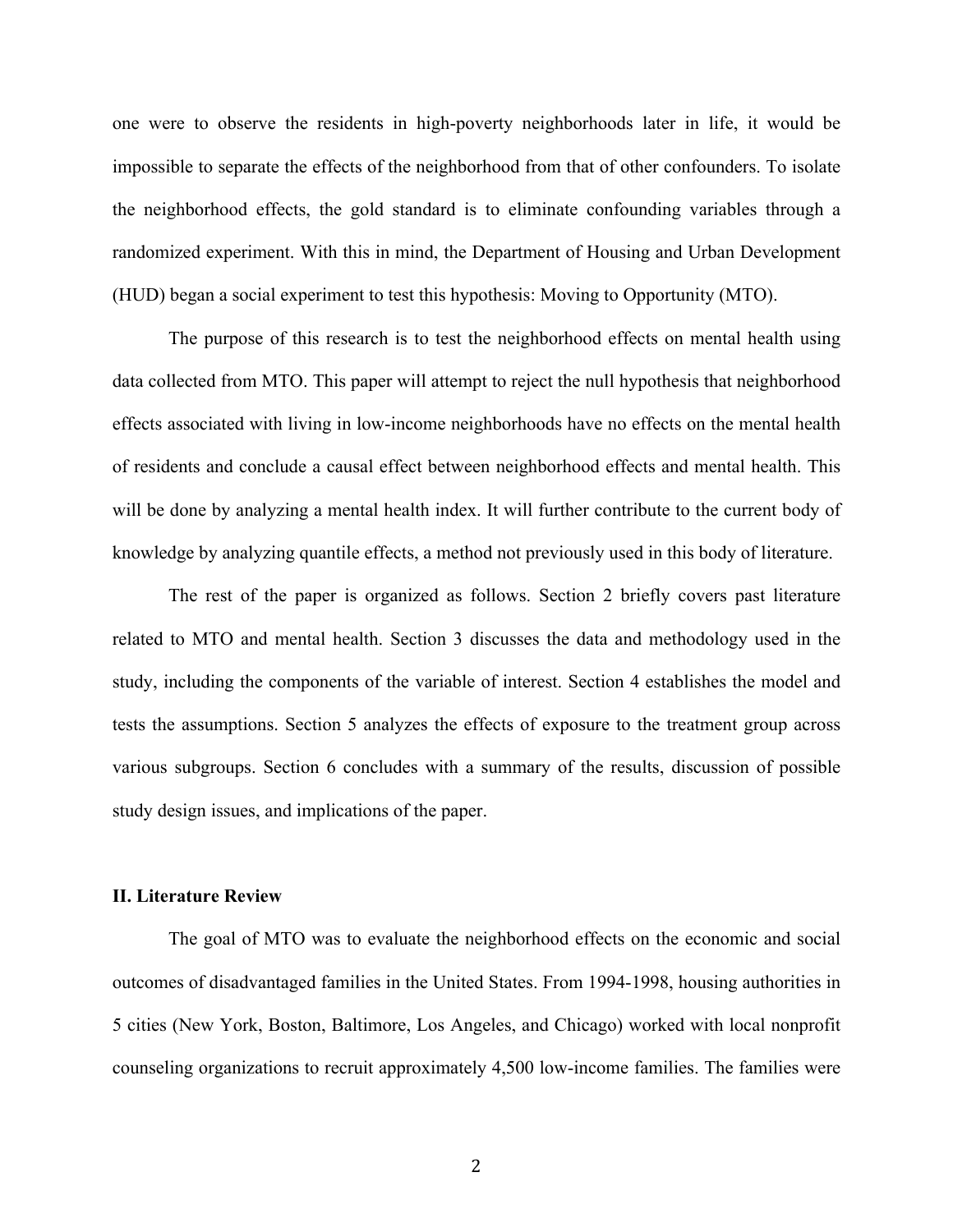then randomly placed into one of three groups: control, Section 8, and Low Poverty Voucher (L.P.V.) Group. Families within the control group were not offered any assistance to relocate to a low-poverty neighborhood. Families placed within the Section 8 group were offered traditional Section 8 financial assistance without mobility counseling. Families placed in L.P.V. Group were offered additional services in finding housing in low-poverty neighborhoods, supplementing the traditional financial assistance. The additional services included mobility counseling and help in the leasing process. In addition, the families were allowed to move again after the first month of the experiment. The control and Section 8 groups were used as counterfactuals for the L.P.V. Group.

The program then followed the families over the course of 10 years. It collected various data about the participants lives, including financial standing, educational attainment, family status, living situation, and overall health in an attempt to understand the neighborhood effects of poverty-ridden neighborhoods.

Short-term benefits of MTO were found to be most prevalent in children (Chetty et al. 2015). A negative association was observed between the benefits of the program and the age of the participants. Children who were under the age of 13 at the beginning of the experiment experienced increasing economic benefits at an accelerated rate from moving to low-poverty neighborhoods. The benefits of moving became negative for children who were over the age of 16 at the beginning of the experiment. Moving to lower-poverty neighborhoods also resulted in fewer behavioral issues, with children in the experimental group experiencing less injuries and personal crimes. Behavior problems with boys decreased 42% in the experimental group as compared to the control, and 24% for girls. In addition, asthma attacks decreased by 64% as compared to the control group, suggesting a possible relationship between neighborhoods and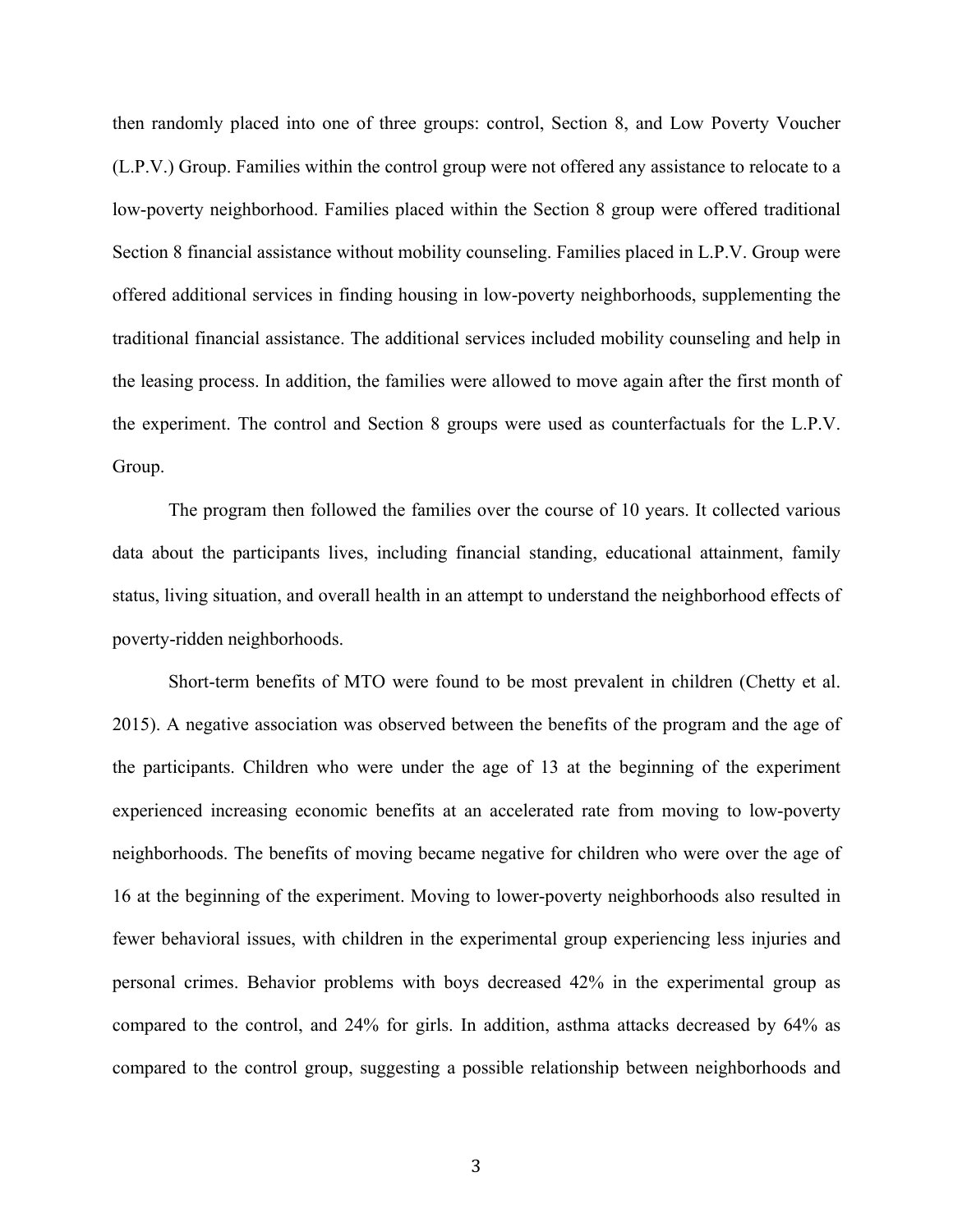health (Katz et al. 2000).

The short-term benefits for adults were far less promising. There were no statistically significant effects on employment rates, earnings, or welfare usage by household heads (Katz et al. 2000; Orr et al. 2003; Pinto 2015). In addition, there were no detectable effects on economic outcomes, youth schoolings or youth physical health within the MTO program, although the program did significantly improve adult subjective well being (Ludwig et al 2013).

The most promising data related to the effects of neighborhoods is on obesity. The results showed the prevalence of a BMI of 35 or more were slightly higher in the control group suggesting a causal effect between neighborhoods and obesity. The opportunity to move to a lower-poverty neighborhood was associated with potentially important reduction in the presence of extreme obesity and diabetes (Ludwig et al. 2011). Ten to 15 years after baseline, MTO was found to improve adult health by decreasing the prevalence of obesity<sup>1</sup> by nearly 40% compared to the control group (Ludwig et al. 2013).

While this study failed to find statistically significant differences between the control and experimental groups' obesity rates, the presence of diabetes -- as defined as glycated hemoglobin levels over 6.5% -- approached statistical significance. The lack of statistically significant findings is partly attributed to the many issues that affected the studies. These include issues accounting for participants for whom outcomes were not available, using a very constrained definition of diabetes that did not take into account individuals who had recovered, limited information from the baseline survey, and participation being voluntary.

To further analyze the neighborhood effects associated with living in low-income areas on health, this paper will focus on the effects captured through a mental health index. The

 

<sup>1</sup> Obesity is defined as individuals with body mass indexes of or above 40.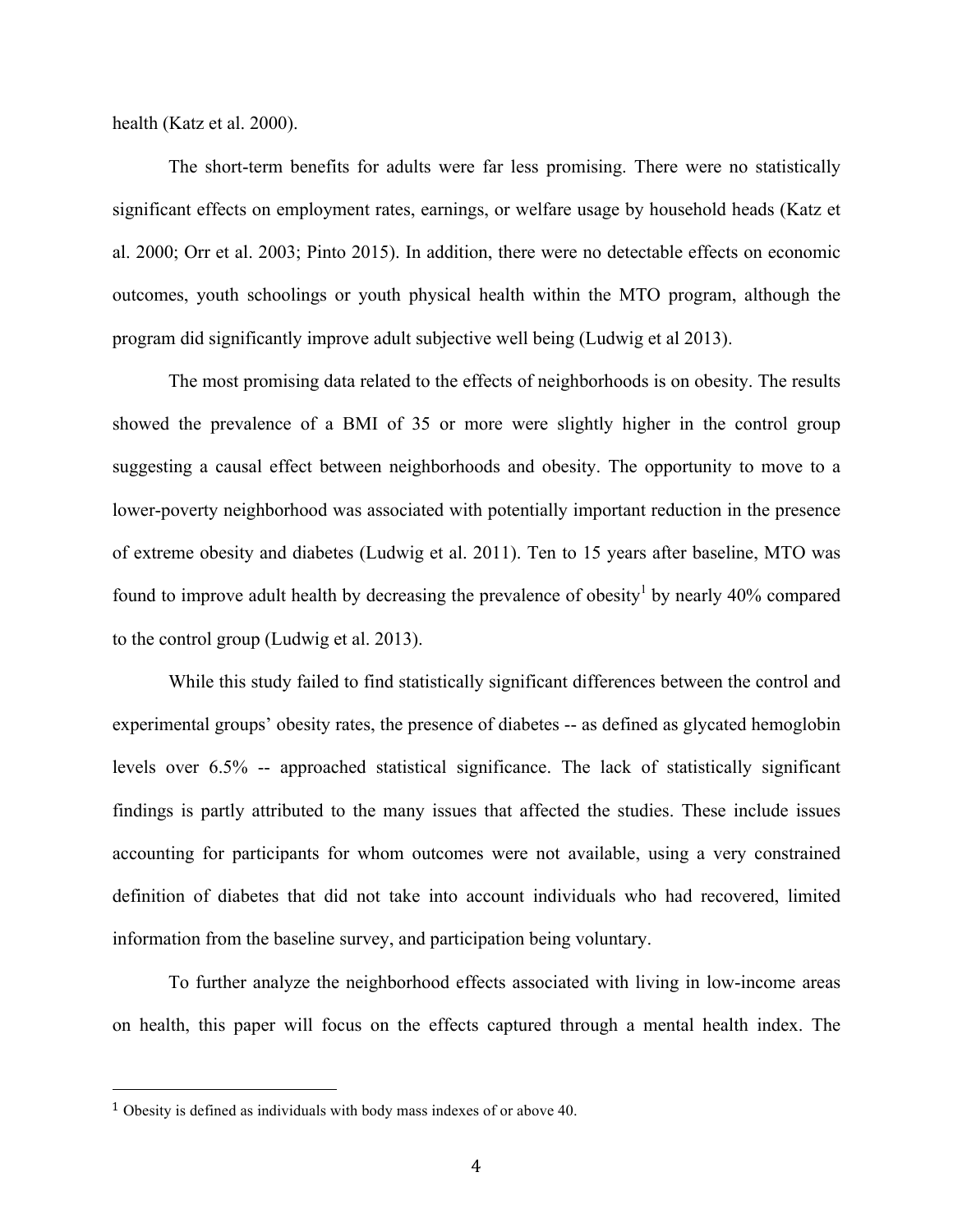National Institute of Mental Health reported 36.2 million Americans paid for mental health services, totally \$57.7 million in 2006. This equates to an average expenditure per individual of \$1,591.

Overall, approximately 1 in 5 Americans are diagnosed with non-severe mental health problem (SAMSHA, 2016). Past literature has also found suffering from non-severe mental health problems is associated with a decrease in income of 6.7% (Hill, 2016). Specifically, the relationship between mental health and various aspects of poverty has been studied extensively, beginning in 1939 (Lund 2014). The current body of literature further investigated this subject invoking various statistical methods including cross-sectional, longitudinal and intervention studies. Past literature focusing on MTO's effect on mental health have studied effects at the mean exclusively. While the sample mean is an efficient estimator for the normal distribution, the estimator lacks robustness and resistance. This is seen by the sample mean's sensitivity to outliers. The sample median is more robust than the sample mean and less sensitive to outliers. Thus, when dealing with a non-normal distribution, the sample median will yield stronger results.

#### **III. Data and Methodology**

The data used in this research comes from the MTO experiment; in particular a survey conducted at the end. Final survey data was collected between June 2008 and April 2010 by the Survey Research Center at the University of Michigan. This occurred approximately 15 years after assignment. The study surveyed 3,273 heads of households. 1,456 heads of households were placed into the L.P.V. Group, 678 were placed into traditional Section 8 Housing, and the remaining 1,139 heads of households were placed in the control. Of those, 3,157 were female, 43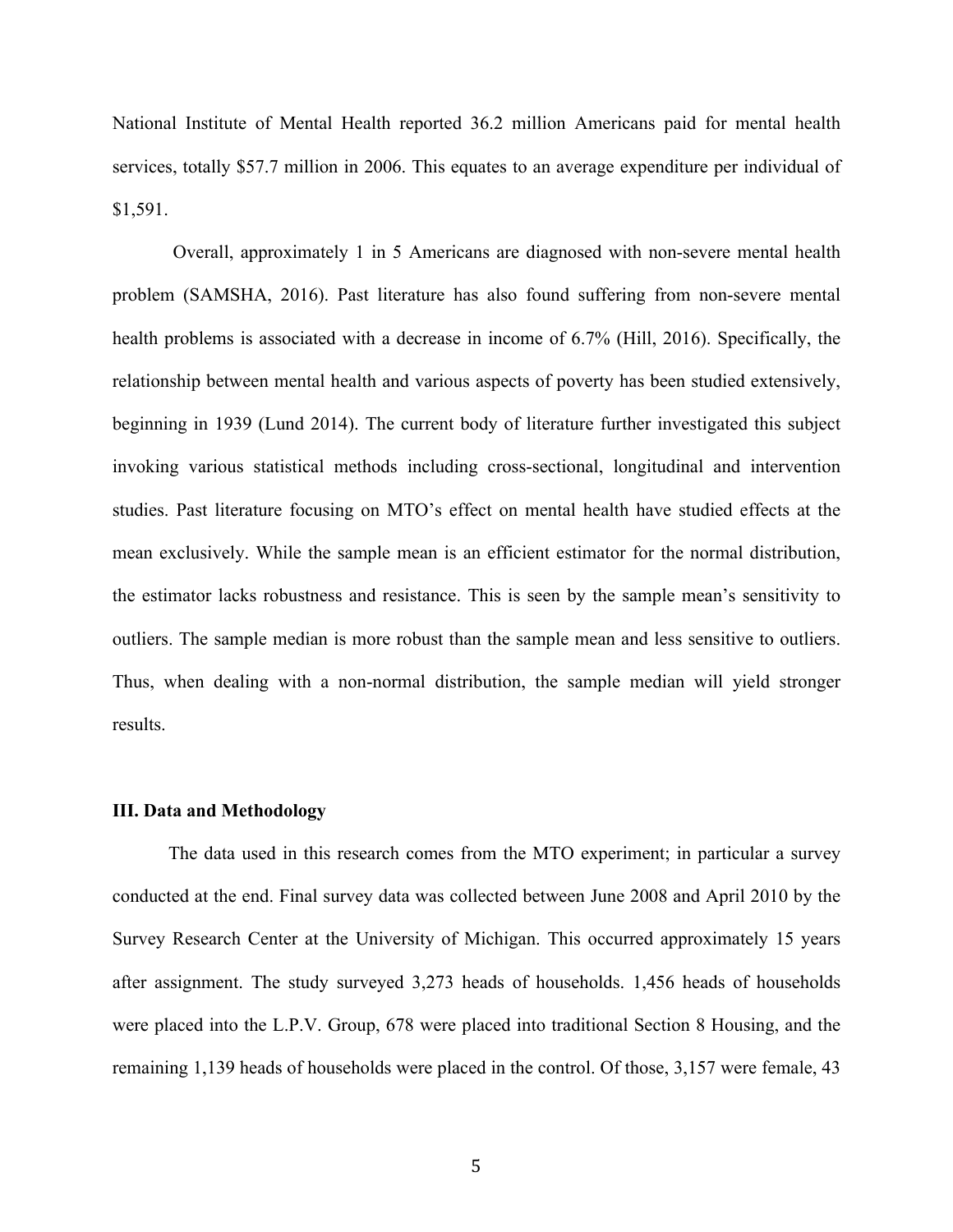were male, and 73 were unknown. The unknown values were imputed with averages from the control group. Nearly two-thirds of the families were African-American with the majority of the remaining families being Hispanic (Sanbonmatsu, 2011). The control group and L.P.V. Group were fully sampled at the end of the experiment. Two-thirds of the Section 8 group was randomly surveyed (due to budgetary constraints). The response rates for each group was approximately 90%.

The survey encompassed current economic conditions, current residency, and health outcomes. While health outcomes were characterized by two indices, physical health and mental health, this paper focuses only on mental health. The mental health index was a culmination of five separate variables: psychological distress index, lifetime depression, general anxiety, calm and peaceful during the past month, and normal hours of sleep per night. Each of the variables are briefly explained below (Sanbonmatsu, 2011):

*Psychological Distress Index-* The 6 item Distress Index, or Kessler 6, ask respondents how often in the past month they felt sad, nervous, or helpless. The Kessler 6 was developed by and has been used by the U.S. government since 2003 to track mental heath in America. The responses were scored 1 to 4, with 4 indicating high levels of distress. The Index was scored 0 to 24, with 24 indicating highest distress.

*Lifetime Depression-* An indicator that an adult had major depressive disorder in the past year. The study defined major depression as a two-week period of depression, loss of interest or pleasure in addition to other depressive symptoms. The other depressive symptoms required five of the nine: depressed mood, markedly diminished interest or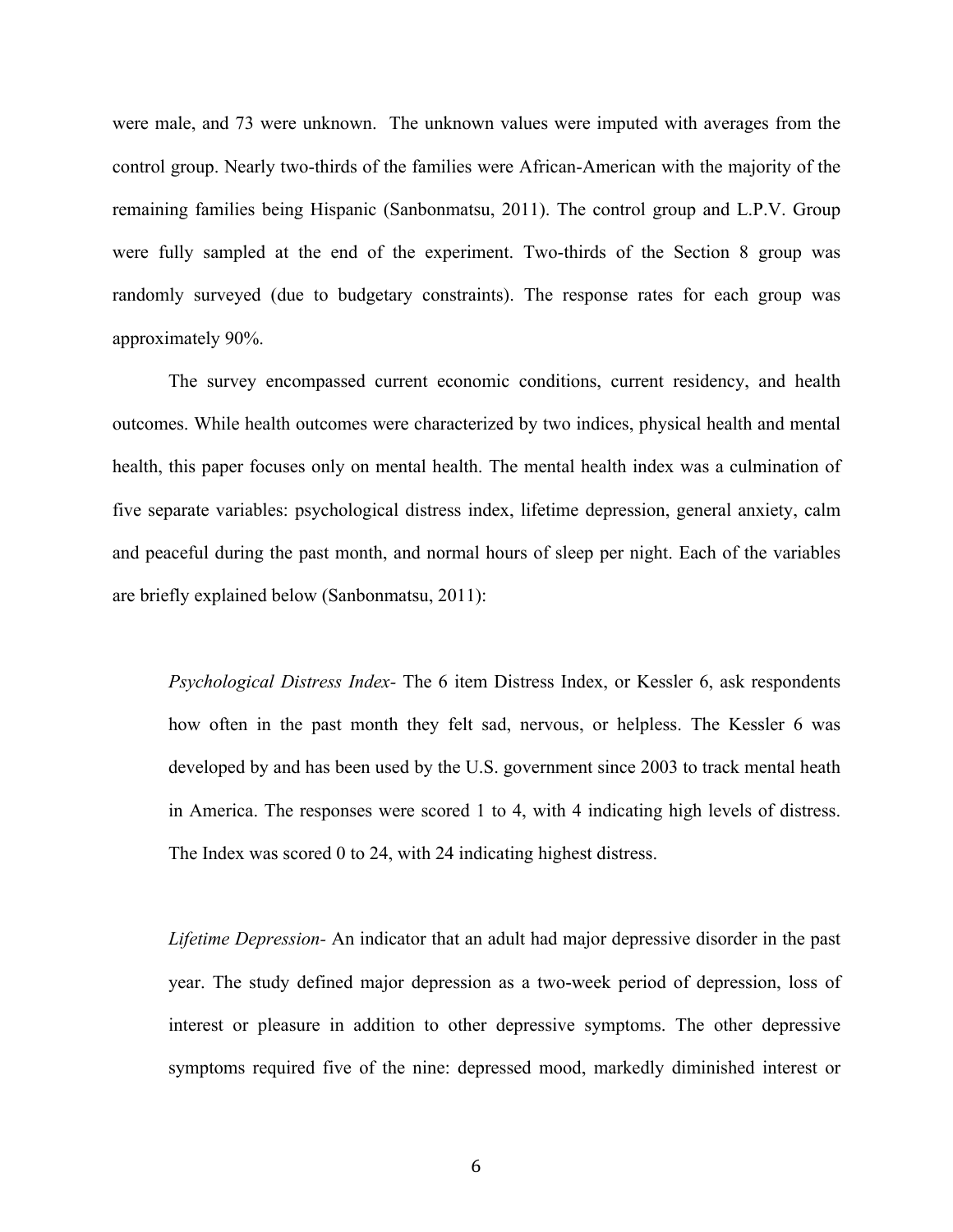pleasure, significant weight loss or gain (unrelated to dieting), insomnia, psychomotor agitation (for example, physical restlessness, pacing) or retardation (for example, being physically slowed down), fatigue or loss of energy, feelings of worthlessness or excessive or inappropriate guilt, diminished ability to think or concentrate or indecisiveness, and recurrent thoughts of death.

*Normal Hours of Sleep per Night-* A binary variable labeled 1 if the respondent slept 7-8 hours last night and 0 else.

*General Anxiety-*Indicator if an adult has had Generalized Anxiety Disorder (GAD) in the past year. GAD is defined as "excessive anxiety about multiple events or activities that the respondent finds difficult to control on more days than not over the course of at least six months." (Sanbonmatsu, 2011)

*Calm and Peaceful During the Past Month-* A binary variable labeled 1 if the respondent felt calm and peaceful most of the time in the past month and 0 otherwise.

The average Kessler 6 score was 6.61 on the 24-point scale, with 24 indicating extreme mental distress. 12% of the sample reported having lifetime depression in past year and 7% reported suffering from general anxiety. 50% reported calm and peacefulness during the past month and 30% indicated sleeping between 7-8 hours in the previous night.

MTO then adjusted the variables such that a higher score represented better mental health. For example, Lifetime Depression was flipped such that a 1 meant that an individual had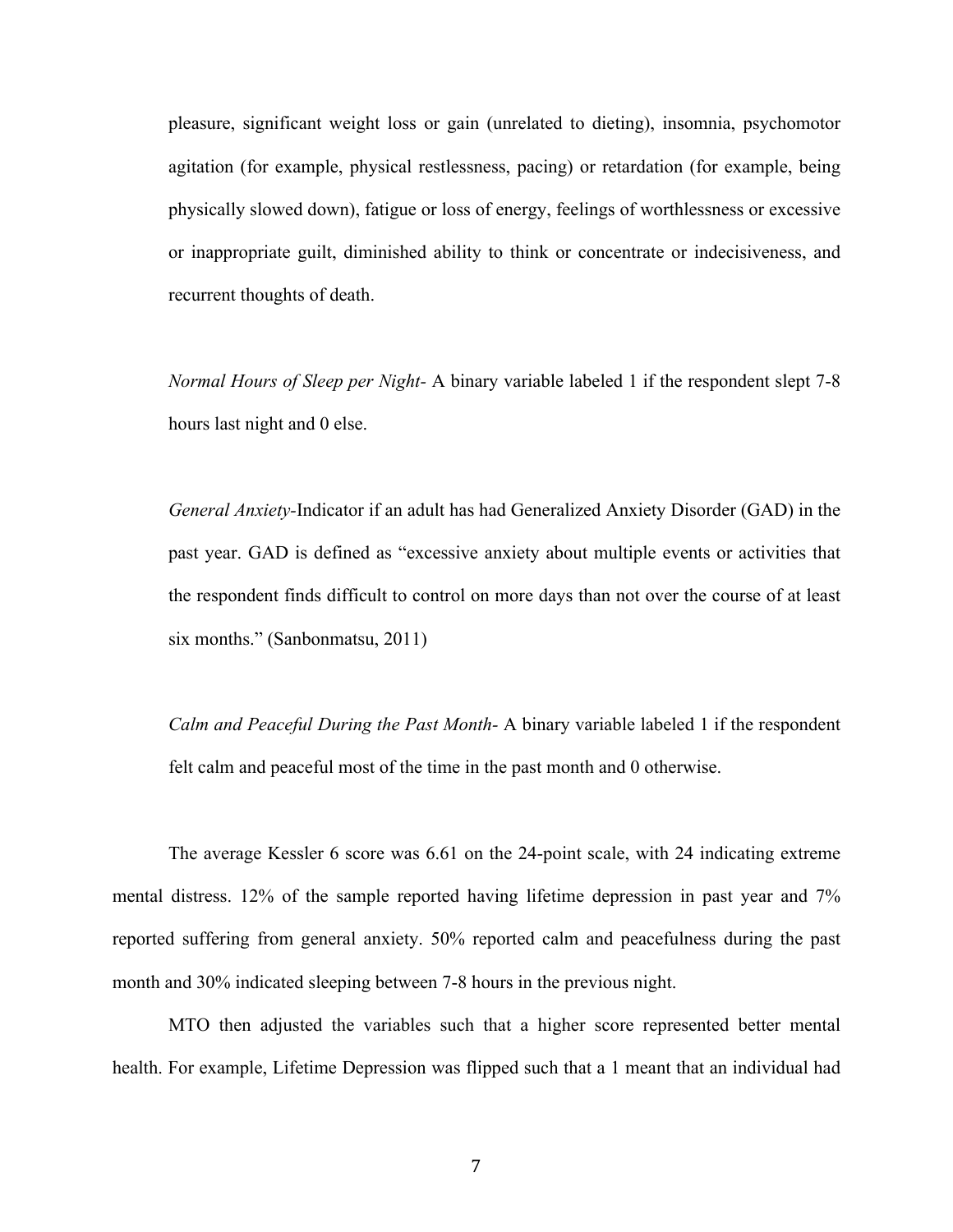not experienced lifetime depression. Every component was individually standardized using the MTO control group mean and standard deviation. Then, the z-scored components were averaged and restandardized using the mean and standard deviation for the index creating the mental health index variable. MTO performed this standardization to allow for equal weighting among all variables in the index.

#### **IV. Data Analysis**

This study utilizes a quantile regression model to analyze the effectiveness of the Low Poverty Voucher Group (L.P.V.) using the control group as the baseline. Rather than focusing on the effects of the program on the average outcomes of the participants similar to the existing body of literature, quantile regression estimates the effects of the program at other places in the distribution of outcomes. This is used most commonly to estimate the effects at the conditional median, but can be expanded to any quantile of interest. The only assumption for this method is a proper randomization in the treatment variable, which holds by design in this application. The Moving to Opportunity program randomized between three groups: control, Section 8, and L.P.V. Group. This paper only analyzes the differences between the control and L.P.V. Group. Due to budget constraints, MTO performed the randomization as a ratio, which is accounted for by a weighted adjustment applied in the analysis. To test the effectiveness of the randomization, control variables were tested at the 5% significance level (Table 1).

Table 1 shows the effectiveness of the randomization between the control and L.P.V. group. The table shows, out of the 22 covariates tested, only one was statistically different between the two groups (General Education Development). Even though there is an imbalance between the two groups, there does not seem to be a systemic difference between the groups'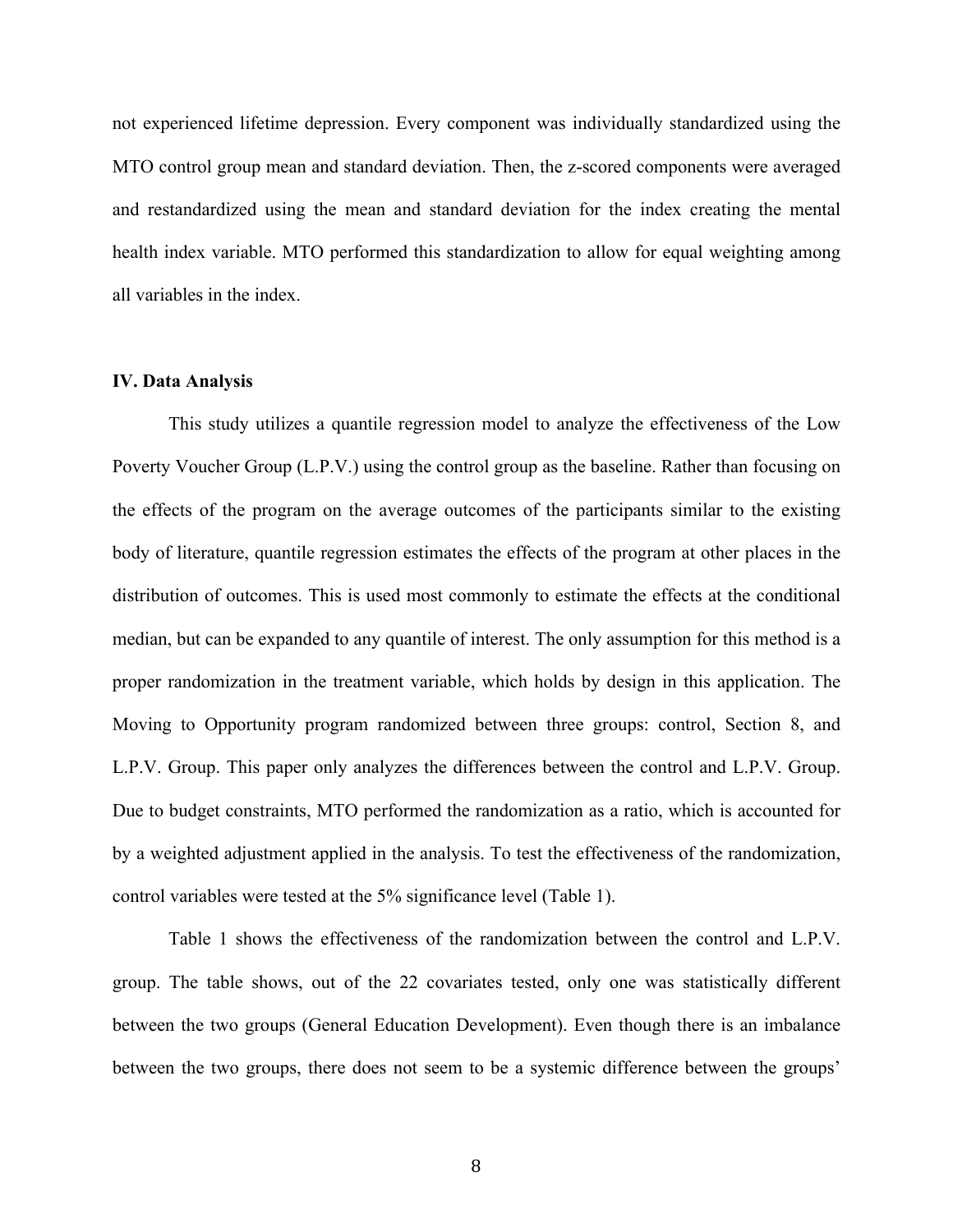covariates. The high p-values associated with "Completed High School" and "Adult Enrolled in High School" suggests that the statistical significance associated with the General Education Development is due to an "unlucky draw", rather than a systematic difference. In general, it is not uncommon for experiments to reject the null hypothesis of equal means for a few covariates. In addition, each of the variables was tested at the 5% significance level, so we expect approximately 1 out of 20 tests to return false positive results. Because the majority of covariates fail to find significantly different means, we fail to conclude that the randomization failed and move forward assuming the randomization was successful.

Table 1 is used to check that potential confounder variables are balanced between the control and Low Poverty Group. By demonstrating that the confounders are balanced, this paper can attribute any differences in mental health to the treatment effect. The use of an experiment created balanced covariates among groups. Because of these balanced covariates, this paper is able to distinctly identify a causal relationship between mental health and being offered to be part of the L.P.V. group. This is one of the many benefits of working directly with experiments.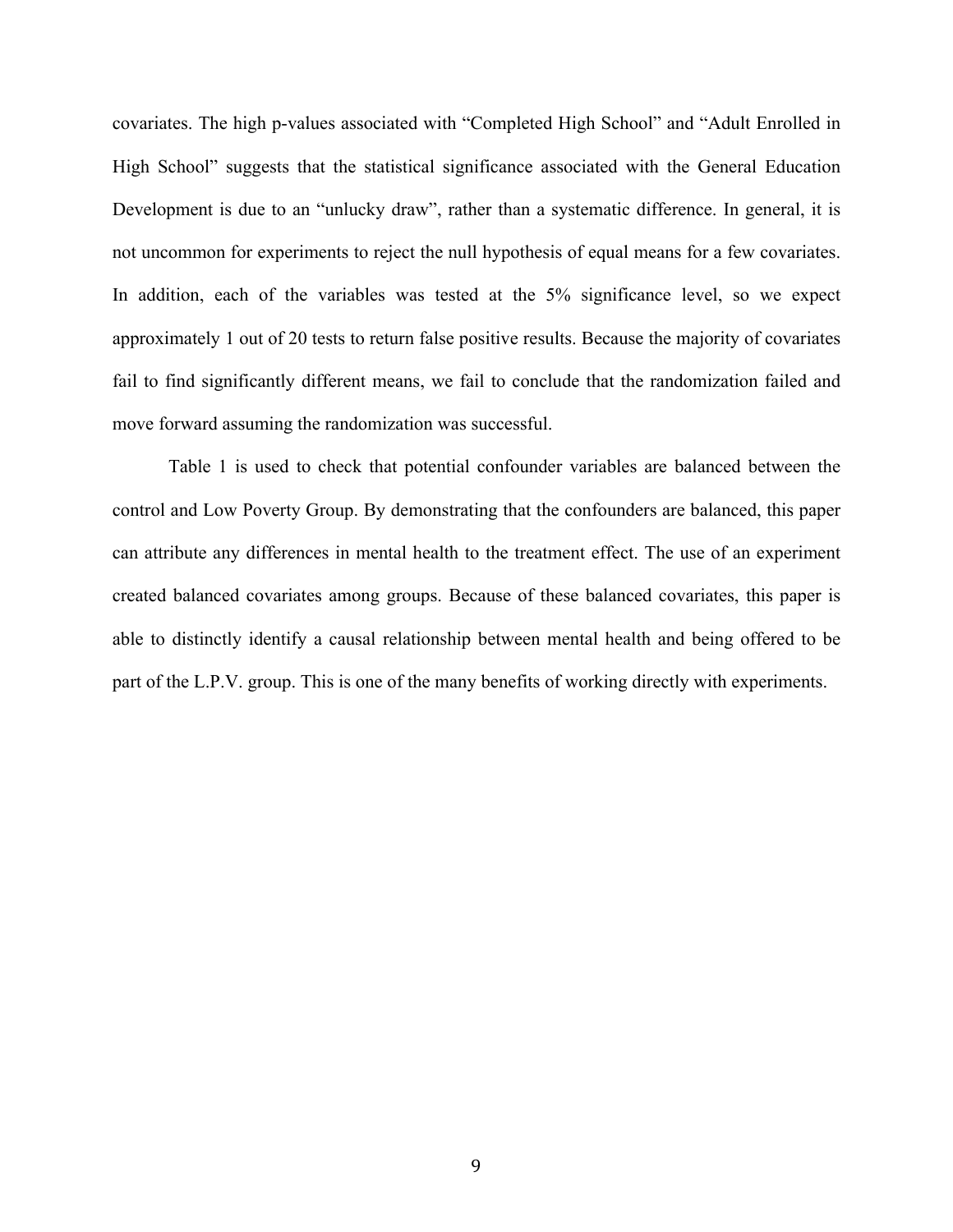| Variable                                                 | Control Mean<br>$(N=1139)$ | Treatment Mean Difference P-Value<br>$(N=1456)$ |          |           |
|----------------------------------------------------------|----------------------------|-------------------------------------------------|----------|-----------|
|                                                          |                            |                                                 |          |           |
| Age (as of December 2007 in whole years)<br><35          | 0.143                      | 0.145                                           | 0.002    | 0.897     |
| 36-40                                                    | 0.227                      | 0.213                                           | $-0.014$ | 0.442     |
| $41 - 45$                                                | 0.235                      | 0.236                                           | 0.001    | 0.938     |
| 46-50                                                    | 0.174                      | 0.184                                           | 0.010    | 0.526     |
|                                                          |                            |                                                 |          |           |
| Race or Ethnicity^                                       |                            |                                                 |          |           |
| <b>Black</b>                                             | 0.635                      | 0.632                                           | $-0.003$ | 0.873     |
| Hispanic                                                 | 0.303                      | 0.311                                           | 0.008    | 0.702     |
|                                                          |                            |                                                 |          |           |
| Sites <sup>^^</sup>                                      |                            |                                                 |          |           |
| Baltimore                                                | 0.135                      | 0.134                                           | $-0.001$ | 0.953     |
| <b>Boston</b>                                            | 0.205                      | 0.201                                           | $-0.004$ | 0.814     |
| Chicago                                                  | 0.205                      | 0.205                                           | 0.000    | 0.984     |
| Los Angeles                                              | 0.226                      | 0.233                                           | 0.008    | 0.678     |
|                                                          |                            |                                                 |          |           |
| Education                                                |                            |                                                 |          |           |
| General Education Development (GED)                      | 0.199                      | 0.159                                           | $-0.039$ | $0.021**$ |
| Completed High School                                    | 0.361                      | 0.381                                           | 0.021    | 0.325     |
| Adult Enrolled in School                                 | 0.167                      | 0.161                                           | $-0.005$ | 0.747     |
|                                                          |                            |                                                 |          |           |
| Living Situation                                         |                            |                                                 |          |           |
| Pregnant before turning 18                               | 0.246                      | 0.249                                           | 0.003    | 0.864     |
| Working for Pay                                          | 0.245                      | 0.271                                           | 0.025    | 0.172     |
| Ownership of Vehicle                                     | 0.170                      | 0.190                                           | 0.020    | 0.241     |
| Living with Someone with a Disability                    | 0.148                      | 0.145                                           | $-0.003$ | 0.848     |
| Victim of Violent Attack in Past 6 Months <sup>^^^</sup> | 0.416                      | 0.434                                           | 0.018    | 0.408     |
|                                                          |                            |                                                 |          |           |
| Reason for Leaving                                       |                            |                                                 |          |           |
| Streets Very Unsafe at Night                             | 0.512                      | 0.493                                           | $-0.019$ | 0.390     |
| No Family in the Neighborhood                            | 0.639                      | 0.640                                           | 0.001    | 0.966     |
| Very Dissatisfied with Neighborhood                      | 0.467                      | 0.478                                           | 0.011    | 0.601     |
| Applied for Secion 8 Housing before                      | 0.426                      | 0.400                                           | $-0.026$ | 0.217     |

# **TABLE 1: AVERAGE PRE-TREATMENT CHARACTERISTICS AT BASELINE**

Notes: \*p<0.1,\*\*p<0.05,\*\*\*p<0.001.

^ non-hispanic White omitted variable

^^New York omitted variable

snatched. ^^^Violent Attacks defined as been threatened with a knife or gun, had been beaten or assaulted or had their purse, wallet or jewelry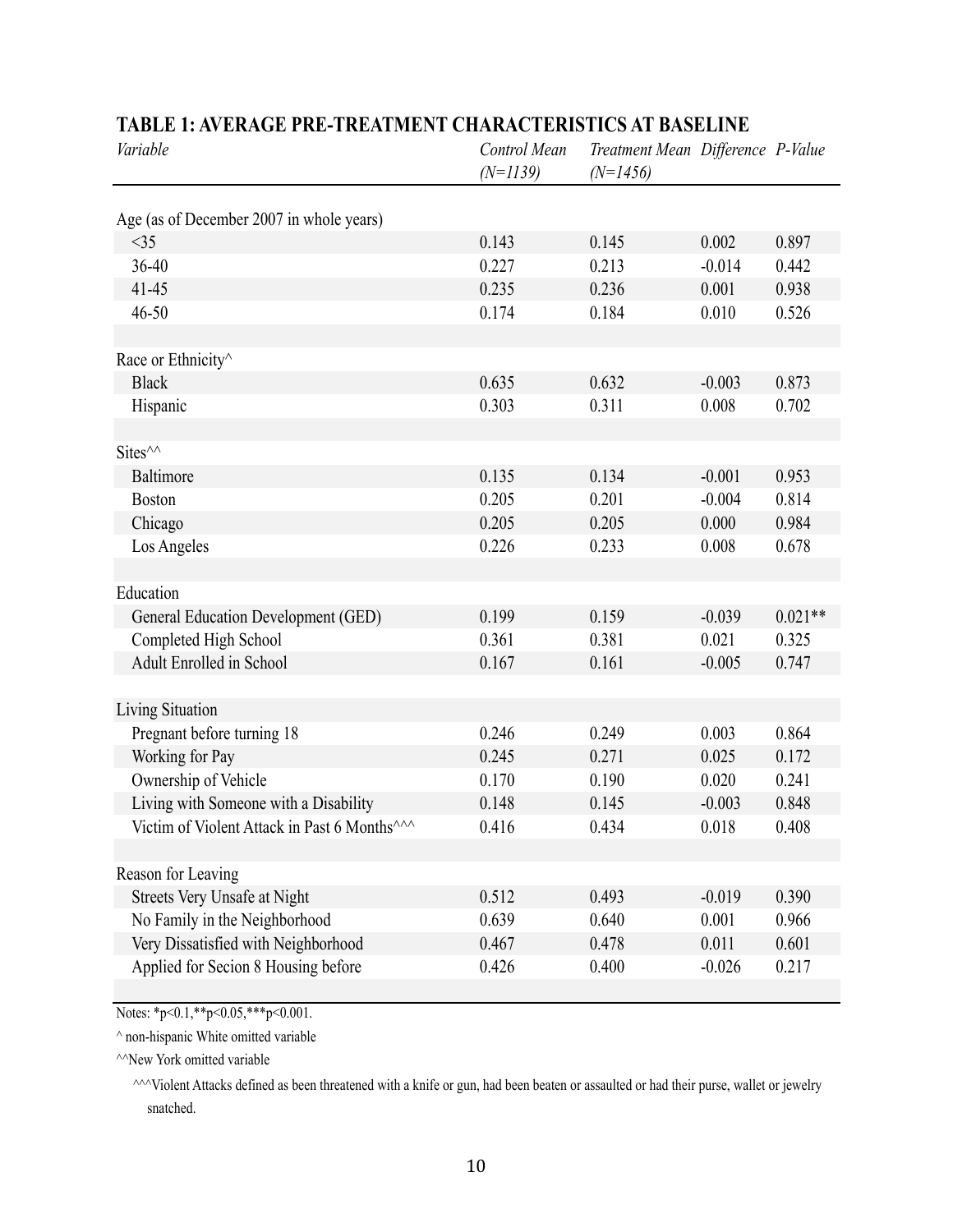Prior to the quantile analysis, we recreated a simple linear regression (Table 2) to test the intention-to-treat effects of being offered L.P.V. on mental health from past literature. Exposure to the L.P.V. group causes an increase in the average mental health index Score of 0.066 standard deviations as compared to that of the control group. Although the results were approaching statistically significant levels, no effects could be confirmed (Ludwig et al, 2013).

| Variable                      | Coefficient | P-Value |
|-------------------------------|-------------|---------|
|                               |             |         |
| <b>Treatment: Low Poverty</b> |             |         |
| Voucher Group                 | 0.066       | 0.130   |
|                               | (0.044)     |         |
| Constant                      | 2.32E-09    | 1.000   |
|                               | (0.031)     |         |

**Table 2: Mental Health Problems Regression Analysis**

Notes:  $*_{p<0.1}$ ,  $*_{p<0.05}$ ,  $*_{p<0.001}$ .

Standard Errors in parentheses

Focusing solely on mean effects can mask heterogeneous effects along the outcome distribution (Blanco et al. 2013). Analysis along the entirety of the distribution can lead to new insights previously overlooked. For example, it may be the case that the effects of MTO on mental health are large for individuals who experience many mental health problems and small with individuals with no, or very few mental health problems. Chart 1 shows the distributions of the mental health index for the control and treatment

groups. While the Central Limit Theorem guarantees an approximately normal mean and standard deviation, the abnormality of this data brings into question the validity of applying a Normal Distribution. Because of this, nonparametric quantile analysis will present a clearer picture of the effects.

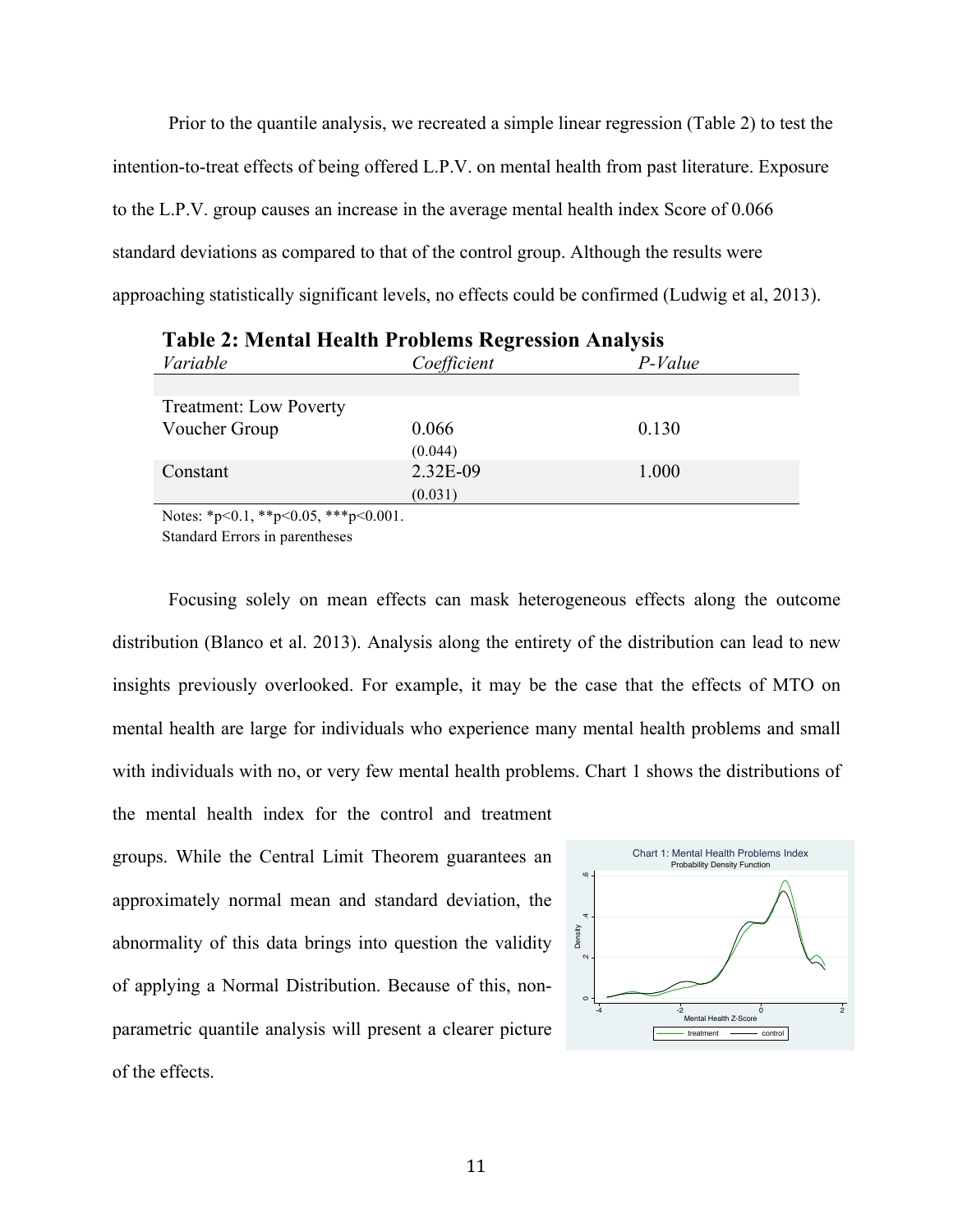

#### **V. Results**

The index is organized such that a higher score indicates better mental health, thus any positive results reported below indicate benefits to the mental health of the participants. All percentiles found positive differences between the treatment and control groups, signifying positive effect on mental health through the L.P.V. Group housing program (Chart 2) at different points of the entire conditional outcome distribution. The quantile regression returned statistically significant results between the 30<sup>th</sup> and 80<sup>th</sup> percentiles. The 70<sup>th</sup> and 80<sup>th</sup> percentiles were statistically significant at the 1% level while the  $30<sup>th</sup>$  and  $40<sup>th</sup>$  were at the 5% level. The  $60<sup>th</sup>$ percentile was significant at a  $10\%$  level<sup>2</sup>. The median was found to be statistically significant at the 5% level. Being offered the L.P.V. program caused a 0.132 standard deviation increase in the

 $2$  See Table 1 in Appendix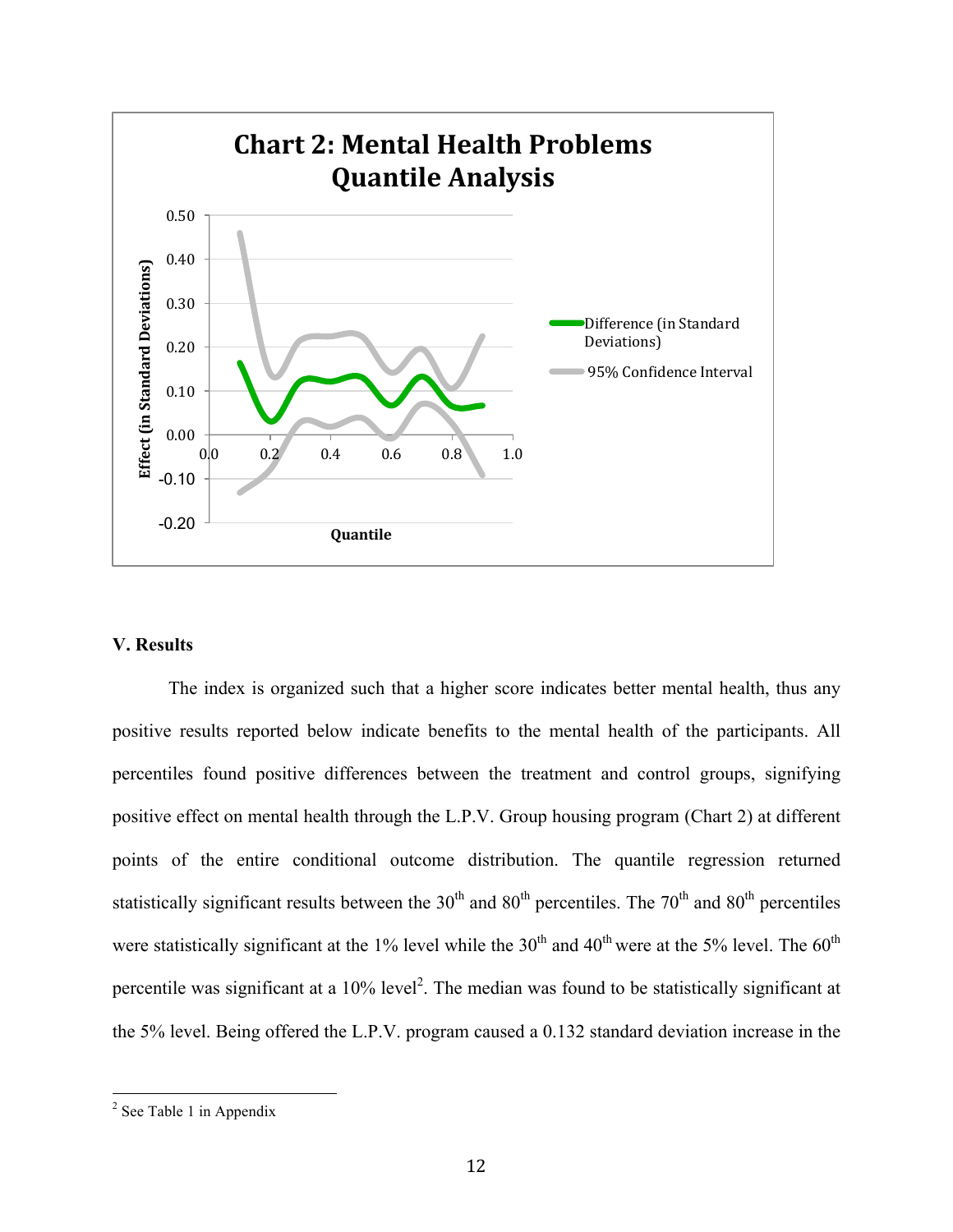median mental health index score. The effect at the median is twice as large as the effect reported at the mean. The effect across quantiles remains stable with statistical significance seen at the middle and upper quantiles. This greatly differs from the regression analysis discussed earlier, and can likely be attributed to the skewedness of the distribution.

To further understand the effects of moving from low-income neighborhoods, we look at the effects of the program by age (Chart 3). Past research studies have found decreasing effects as participants age, with no economic effect appearing for youth 18 years or older (Chetty et al. 2015). The ages were recorded between approximately June 2008 and April 2010, 15 years after the beginning of the program. For example, those who were recorded as 35 and under were 20 years old or younger at the beginning of the experiment. For the remainder of the study, all ages will be reported as of the final survey. For the participants 35 years or under at the end of the survey, being offered the L.P.V. program caused a 0.2 standard deviation increase in the median of the mental health index score. Individuals who were under 35 experienced statistically positive results around the median, while no statistically significant effects at the median are found for all other age groups<sup>3</sup>.

Sporadic significance is seen in the other age groups. These values were marginally significant and can be attributed to the data collection methodology, which will be discussed later. Differences between the experimental and control groups rarely deviate far from any effect, sometimes dropping below zero. While nothing is statistically relevant, these results are consistent with Chetty et al. (2015), who found no or decreasing effects after adolescence.

 $3$  See Table 2 in Appendix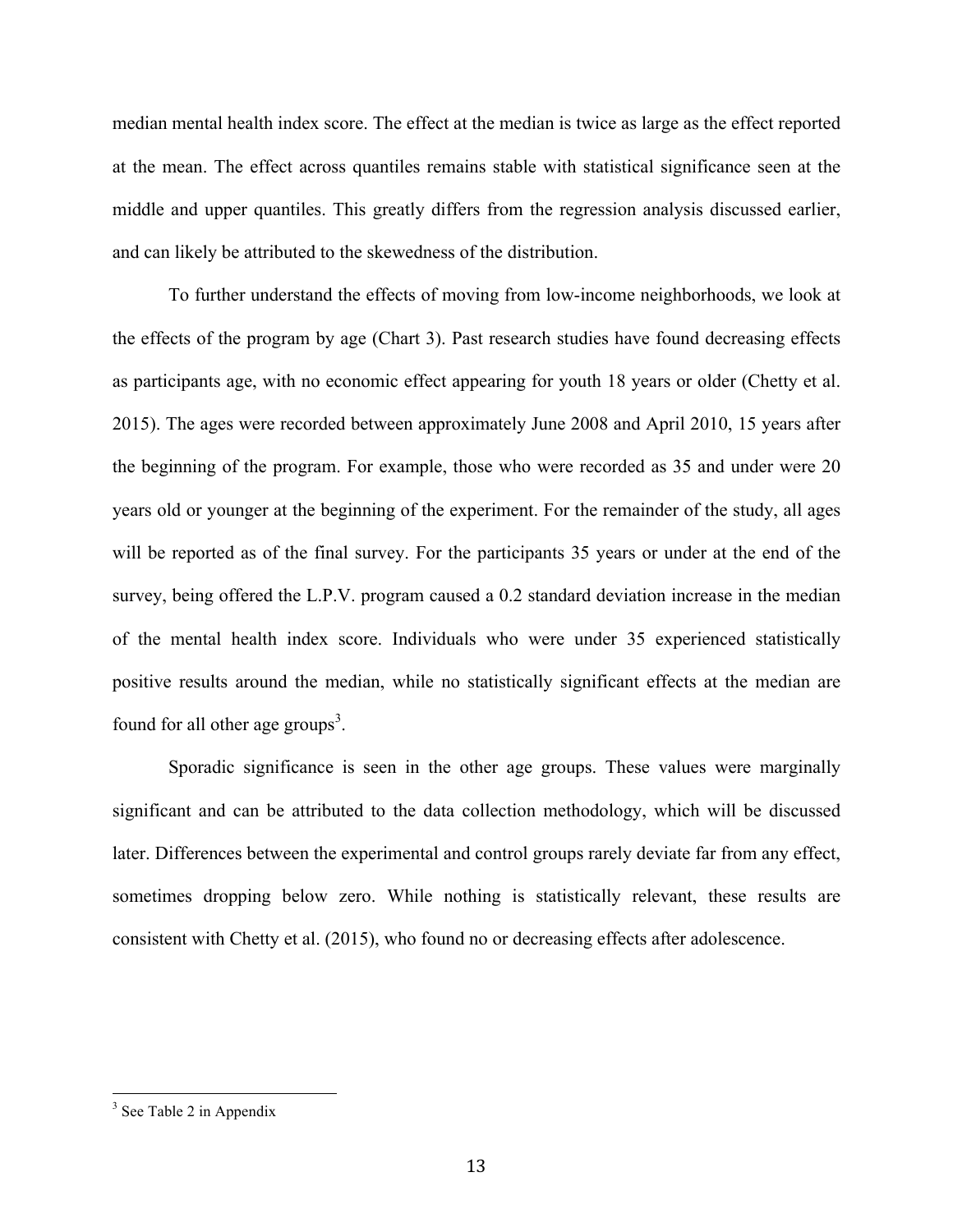

Moving from low-income neighborhoods on race found very little evidence of effects (Chart 4). Participants in the study reported their race as Black, Hispanic, or Other. Sporadic significance can be seen in the upper quantiles of Black and Other while lower quantiles approached significance<sup>4</sup>. The Black cohort showed positive statistical differences in the  $80<sup>th</sup>$  and  $90<sup>th</sup>$  percentile, while the Other cohort showed positive statistical differences in the  $70<sup>th</sup>$  and  $90<sup>th</sup>$ percentile. Like the analysis on age, these sporadic results can likely be attributed to the data collection methodology.

When the Black cohort was partitioned by age, significant results were found in the 36-40 year old age group within the  $30<sup>th</sup>$  to  $70<sup>th</sup>$  percentiles<sup>5</sup>. Sporadic significance was seen in the under 35-age group and 46-50 age group. This can likely be attributed to the use of standardized

 $\frac{4}{4}$  See Table 4 in Appendix

 $<sup>5</sup>$  See Table 4 in Appendix</sup>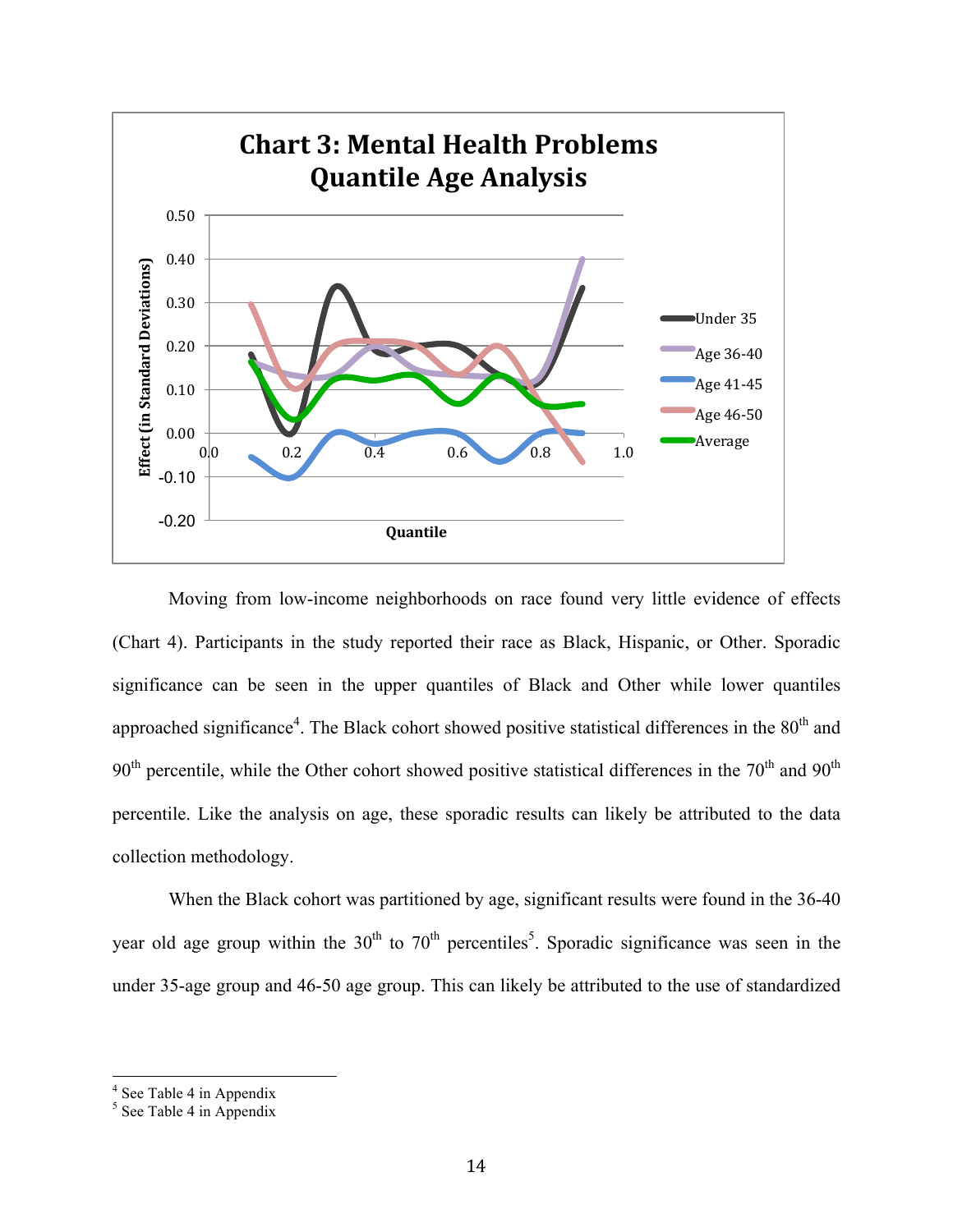survey data and study design. The Hispanic cohort was also partitioned by age. Like the average,

no statistical evidence was found in support of the program at any quantile/age combination.<sup>6</sup>



#### **VI. Conclusion**

Overall, the paper finds a statistically positive effect on mental health issues along the distribution of the outcome. Effects were seen within the middle quantiles of the total population, a major development from the inconclusive results found examining the mean in past literature. Effects were strongest with individuals under the age of 20 at the beginning of the study. In general, there was no statistical evidence when the study population was examined by race, with sporadic significance when partitioned by age. The pattern of stronger effects occurring at younger ages is consistent with past literature (Chetty et al. 2015). While these sub-populations provided limited insight, the overall population showed evidence of a statistically positive causal effect between neighborhood effects and mental health among middle quantiles. Specifically,

 $6$  See Table 5 in Appendix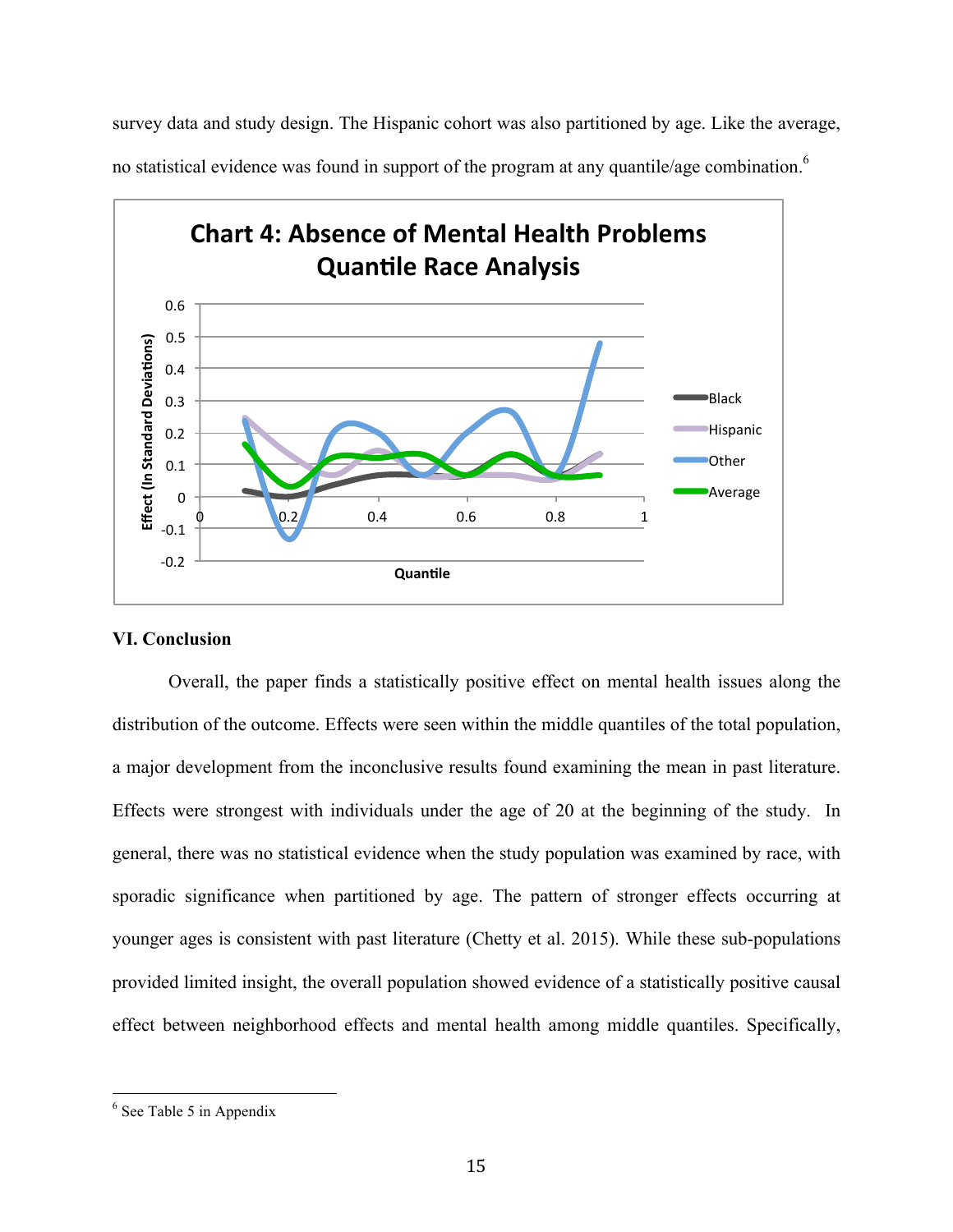being offered the L.P.V. program caused a 0.132 standard deviation increase in the median of the mental health index score. This effect is twice as large as the effects found at the mean.

Due to the scope of the experiment, the study design could lead to many potential biases. First, the data collected for this analysis was survey data. It included subjects who could be found and willing to meet 15 years after the study. Candidates were offered \$50 to complete the survey in 2007 (Ludwig et al. 2013). This can lead to voluntary response bias, skewing the sample to be misrepresentative of the population. Even though \$50 was offered, 90% of the original participants completed the follow-up survey. This implies any voluntary response bias effects would likely be small.

In addition, the accumulation of the data hinged upon the surveyors and the understanding of the questions by the subjects. With any survey data, a certain level of inconsistency may occur when the survey is administered resulting in surveyor bias<sup>7</sup>. The variation in location and neighborhoods could lead to surveyor bias. Many times, surveyor bias happens without the surveyor being aware. For example, a surveyor interviewing an individual in a low-income neighborhood may project their opinions on the neighborhood and influence the participant's answers. Likewise, a surveyor who admires a participant's neighborhood may present the survey in a positive manner influencing their answers. If this bias were to take place, it would lead to exaggerated results and an inflated Type I error. While there is no empirical evidence of surveyor bias occurring, it is important to be vigilante of the possible study design issue. This limits the amount of insight available, but does not render the research moot.

The findings in this paper have been consistent with past papers (Ludwig et al. 2011, Ludwig et al. 2013) and expound upon prior analysis. Mean effects masked much of the results

 

<sup>7</sup> Surveyor bias is when the surveyor is aware of the group the participant is in and presents the questions in different manners.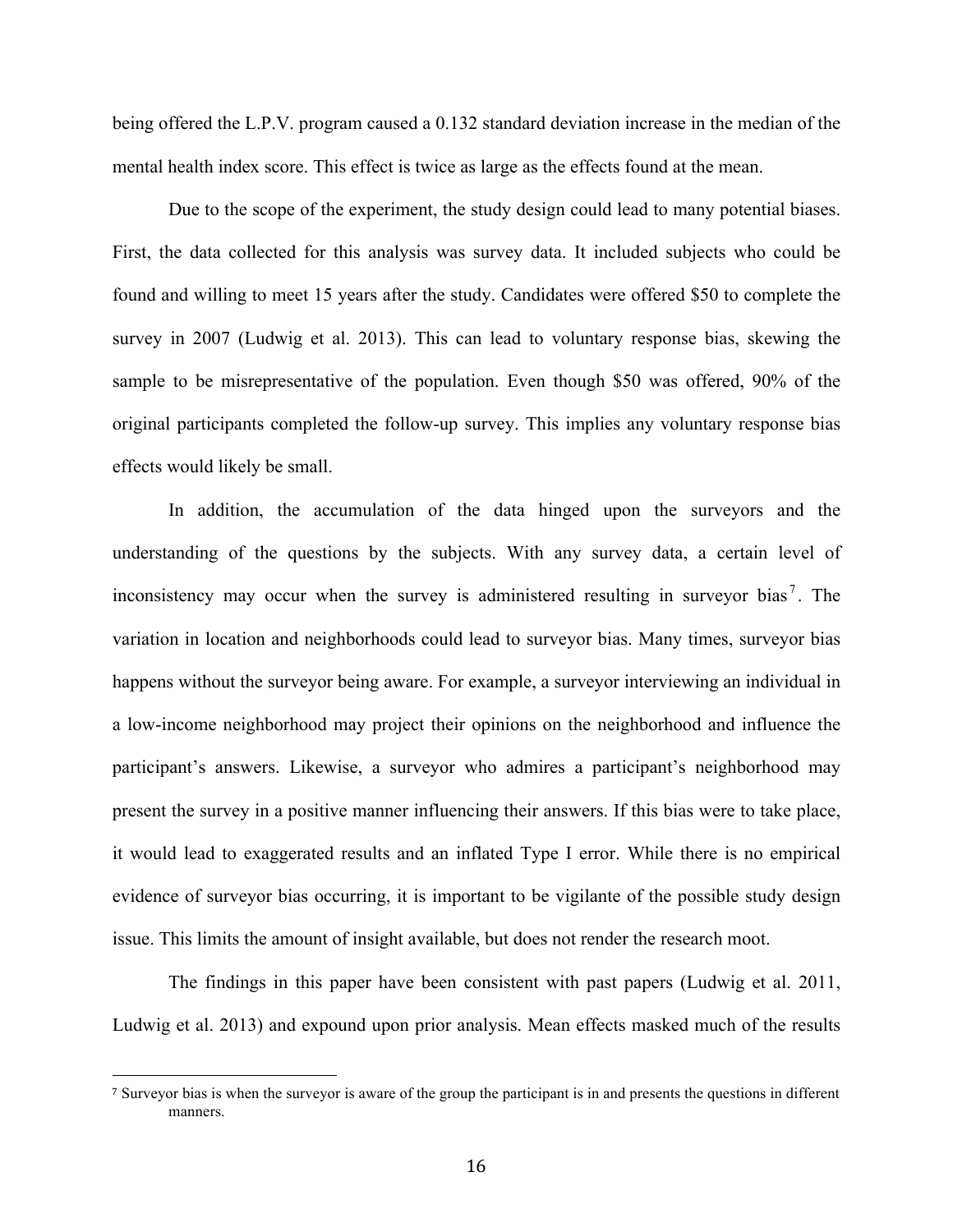in the middle quantiles. This paper also provides further insight into mental health at the lower tail of the distribution. In every age category, the bottom 20 percent showed no statistical difference in the absence of mental health problems. One possibility for these results is another determinant of mental health different from the neighborhood affecting the bottom quantiles, namely genetic mental health issues. However, further research is necessary to move past speculation.

This in no way ends the discussion on the neighborhood effects associated with high poverty areas, nor does it fully answer the effectiveness of government programs specific to neighborhood effects.

This research can easily be expanded to include traditional Section 8 housing compared to the control and Low Poverty Voucher Group. Past research has found marginal significance between the Section 8 and L.P.V. Group. However, none have taken a quantile regression approach.

Focusing solely on the mean masked many of the effects of the program on mental health for those who scored in the middle quantiles of the index. Contrary to past literature, this research found a causal effect between exposure to L.P.V. group and the mental health index scores, signifying a causal relationship between neighborhood effects and mental health for the middle quantiles of the mental health index. From a policy perspective, this signifies that there may be additional benefits to government programs like Section 8 Housing previously overlooked.

The results of this study, combined with past literature, raise the possibility that governmental programs directed towards alleviating the effects of low income neighborhoods

17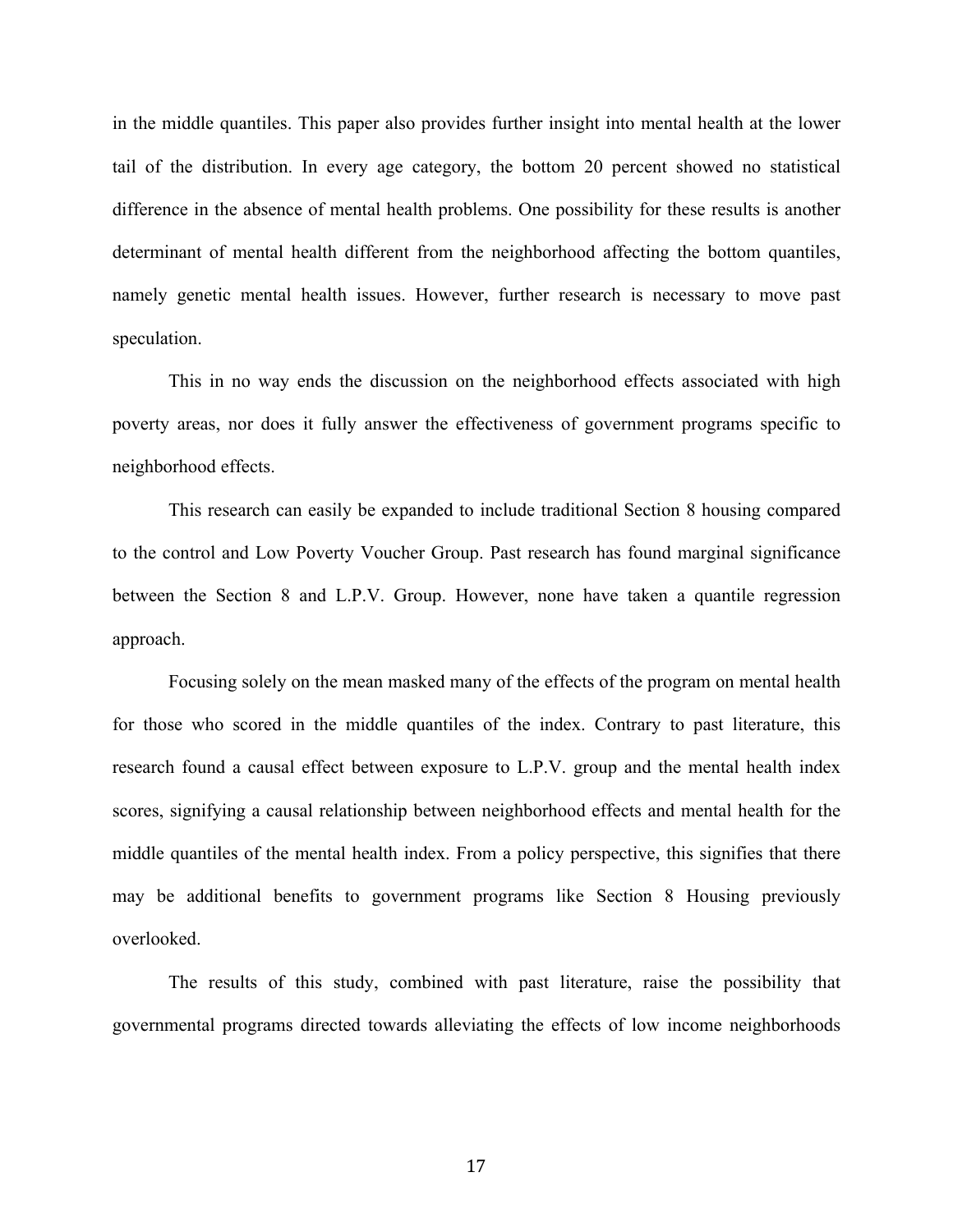could lead to increased social benefits, namely those involving mental health, previously overlooked.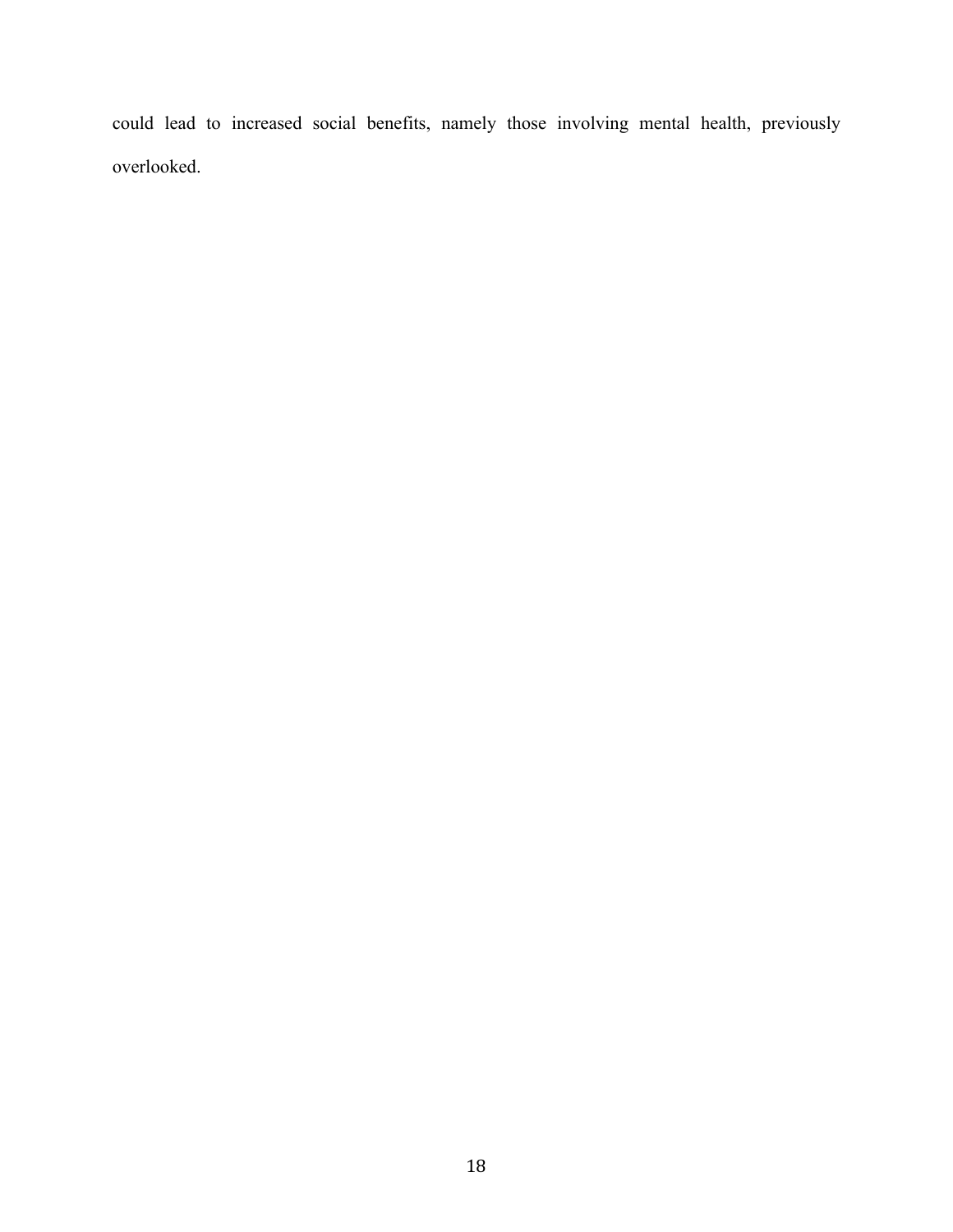#### Bibliography

- Blanco, G., Flores, C. and Flores-Lagunes, A. (2013). "Bounds on Average and Quantile Treatment Effects of Job Corps Training on Wages". *Journal of Human Resources*, 48(3): 659- 701.
- Chetty, Raj, Nathaniel Hendren, and Lawrence F. Katz. (2015) "The Effects Of Exposure To Better Neighborhoods On Children: New Evidence From The Moving To Opportunity Experiment." *NBER Working Paper Series*.
- Hill, Garret (2016). "The Economics of Mental Health". *California Polytechnic State University, San Luis Obispo Outstanding Senior Project.*
- Katz, Lawrence, Kling, Jeffery, and Jeffery Liebman. (2000) "Moving to Opportunity in Boston: Early Results of a Randomized Mobility Experiment". *NBER Working Paper Series*
- Ludwig, Jens, Jeffrey B. Liebman, Jeffrey R. Kling, Greg J. Duncan, Lawrence F. Katz, Ronald C. Kessler, and Lisa Sambonmatsu. (2013). "What Can We Learn about Neighborhood Effects from the Moving to Opportunity Experiment?" *American Journal of Sociology,* 114(1): 144-188.
- Ludwig, Jens, Lis Sanbonmatsu, Lisa Gennetian, Emma Adam, Greg J. Duncan, Lawrence F. Katz, Ronald C. Kessler, Jeffrey R. Kling, Stacy Tessler Lindau, Robert C. Whitaker, and Thomas W. McDade. (2011). "Neighborhoods, Obesity, and Diabetes — A Randomized Social Experiment." *New England Journal of Medicine*, 365:1509-1519.
- Lund, Crick (2014). "Poverty and mental health: Towards a research agenda for low and middleincome countries." Social and Science Medicine, 111: 134-136.
- Orr, Larry, Judith Feins, Robin Jacobs, Erik Beecroft. (2003). "Moving to Opportunity: Interim Impacts Evaluation." *NBER Working Paper.*
- Pinto, Rodrigo. (2015). "Selection Bias in a Controlled Experiment: The Case to Moving to Opportunity". Department of Economics, University of Chicago.
- Peen, J, RA Schoevera, AT Beekman, J Decker (2010. "The current status of urban-rural differences in psychiatric disorders". Arkin Mental Health Institute Amsterdam
- SAMHSA. 2016. "Mental and Substance Use Disorders." SAMSHA. http://www.samhsa.gov/disorders
- Sanbonmtsu, Lisa, Jens Ludwig, Greg J. Duncan, Lisa A. Gennetian, Lawrence F. Katz, Ronald C. Kessler, Jeffrey R. Kling, and (2011). "Moving to Opportunity for Fair Housing Demonstration Program: Final Impacts". U.S. Department of Housing and Urban Development: Office of Policy Development and Research.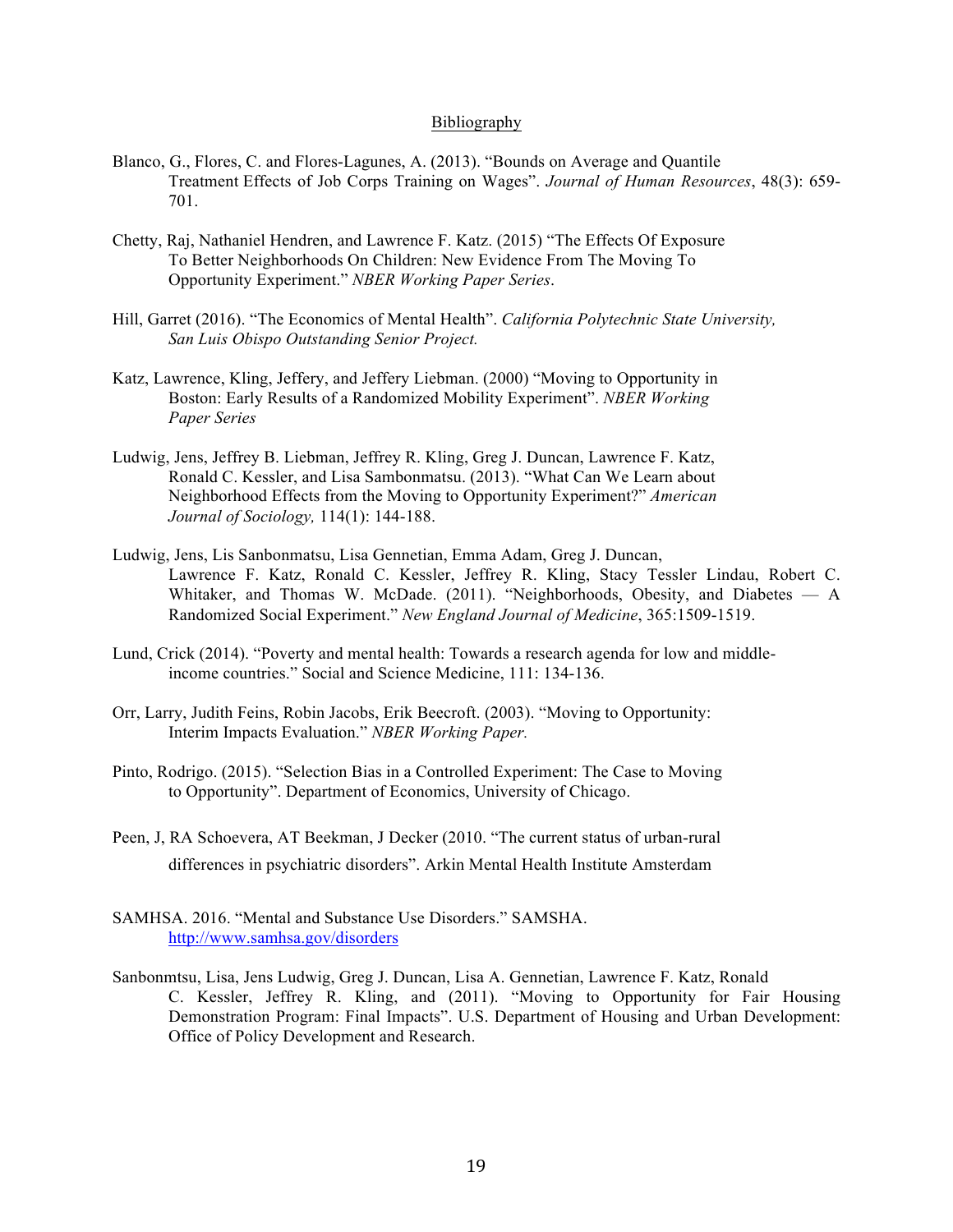# Appendix

| . .             |                                     |            | 95% Lower | 95% Upper |
|-----------------|-------------------------------------|------------|-----------|-----------|
| <i>Ouantile</i> | Difference (in Standard Deviations) | $P-Value$  | C.I       | C.I.      |
|                 |                                     |            |           |           |
| 0.1             | 0.164                               | 0.277      | $-0.132$  | 0.460     |
| 0.2             | 0.031                               | 0.585      | $-0.079$  | 0.140     |
| 0.3             | 0.123                               | $0.011**$  | 0.029     | 0.216     |
| 0.4             | 0.121                               | $0.021**$  | 0.018     | 0.225     |
| 0.5             | 0.132                               | $0.006**$  | 0.039     | 0.226     |
| 0.6             | 0.067                               | $0.082*$   | $-0.008$  | 0.142     |
| 0.7             | 0.133                               | $0.00***$  | 0.070     | 0.196     |
| 0.8             | 0.065                               | $0.001***$ | 0.025     | 0.106     |
| 0.9             | 0.067                               | 0.410      | $-0.092$  | 0.225     |
|                 |                                     |            |           |           |

# Appendix Table 1: Mental Health Index Quantile Analysis

Notes: \*p<0.1, \*\*p<0.05, \*\*\*p<0.001.

# Appendix Table 2: Mental Health Index Quantile Age Analysis

| Quantile | Under 35<br>$N = 359$ | Age 36-40<br>$N = 550$ | Age 41-45<br>$N = 598$ | Age $46-50$<br>$N = 461$ |
|----------|-----------------------|------------------------|------------------------|--------------------------|
|          |                       |                        |                        |                          |
| 0.1      | 0.181                 | 0.164                  | $-0.055$               | 0.296                    |
| 0.2      | 0.000                 | 0.133                  | $-0.102$               | 0.103                    |
| 0.3      | $0.333**$             | 0.133                  | 0.000                  | $0.203**$                |
| 0.4      | 0.189                 | $0.201**$              | $-0.024$               | 0.211                    |
| 0.5      | $0.200*$              | 0.145                  | 0.000                  | 0.200                    |
| 0.6      | $0.200**$             | 0.133                  | $-0.001$               | 0.135                    |
| 0.7      | $0.133**$             | $0.130**$              | $-0.066$               | $0.205**$                |
| 0.8      | 0.121                 | 0.133                  | 0.000                  | 0.067                    |
| 0.9      | $0.334**$             | $0.404**$              | 0.000                  | $-0.067$                 |
|          |                       |                        |                        |                          |

Notes: \*p<0.1, \*\*p<0.05, \*\*\*p<0.001.

Age as of December, 2007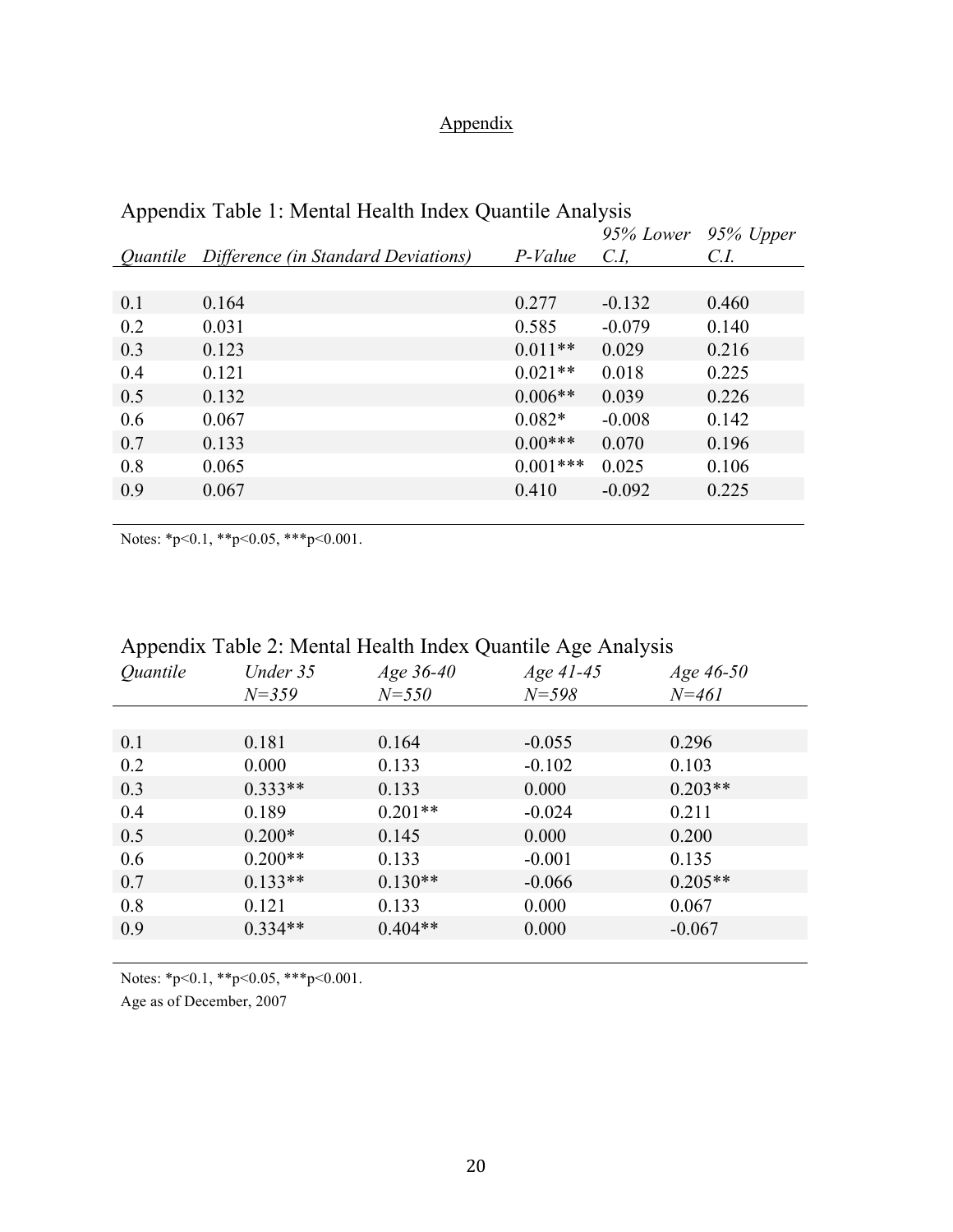| $\frac{1}{2}$ struct $\frac{1}{2}$ |                                     |           |
|------------------------------------|-------------------------------------|-----------|
| Quantile                           | Difference (in Standard Deviations) | P-Value   |
|                                    |                                     |           |
| 0.1                                | 0.019                               | 0.895     |
| 0.2                                | 0.000                               | 1.000     |
| 0.3                                | 0.036                               | 0.378     |
| 0.4                                | 0.067                               | 0.290     |
| 0.5                                | 0.068                               | 0.270     |
| 0.6                                | 0.067                               | 0.109     |
| 0.7                                | 0.132                               | $0***$    |
| 0.8                                | 0.066                               | $0.003**$ |
| 0.9                                | 0.133                               | 0.276     |
|                                    |                                     |           |

# Appendix Table 3: Mental Health Index Quantile African American Analysis

Notes: \*p<0.1, \*\*p<0.05, \*\*\*p<0.001.

Sample consists of 1,660 African American individuals

| Quantile | Under 35  | Age $36-40$ | $Age\,41-45$ | Age $46-50$ | Population |
|----------|-----------|-------------|--------------|-------------|------------|
|          | $N = 275$ | $N = 395$   | $N = 405$    | $N = 298$   | $N = 1660$ |
|          |           |             |              |             |            |
| 0.1      | 0.182     | 0.000       | $-0.183$     | 0.096       | 0.019      |
| 0.2      | 0.067     | 0.133       | $-0.133$     | 0.133       | 0.000      |
| 0.3      | $0.267*$  | $0.189**$   | $-0.133$     | $0.200**$   | 0.036      |
| 0.4      | 0.144     | $0.212*$    | $-0.078$     | 0.079       | 0.067      |
| 0.5      | 0.067     | $0.266**$   | $-0.048$     | 0.212       | 0.068      |
| 0.6      | 0.132     | $0.200***$  | $-0.067$     | 0.200       | 0.067      |
| 0.7      | $0.133*$  | $0.164**$   | $-0.068$     | 0.200       | 0.132      |
| 0.8      | 0.121     | 0.133       | 0.000        | 0.067       | 0.066      |
| 0.9      | $0.344**$ | $0.479***$  | $-0.133$     | $-0.067$    | 0.133      |
|          |           |             |              |             |            |

|  | Appendix Table 4: Mental Health Index Quantile African American Age Analysis |
|--|------------------------------------------------------------------------------|
|  |                                                                              |
|  |                                                                              |
|  |                                                                              |

Notes: \*p<0.1,\*\*p<0.05,\*\*\*p<0.001.

Age as of December, 2007

Due to imputed age values, the number of respondents for the population will not equal the summation of the partitioned age groups